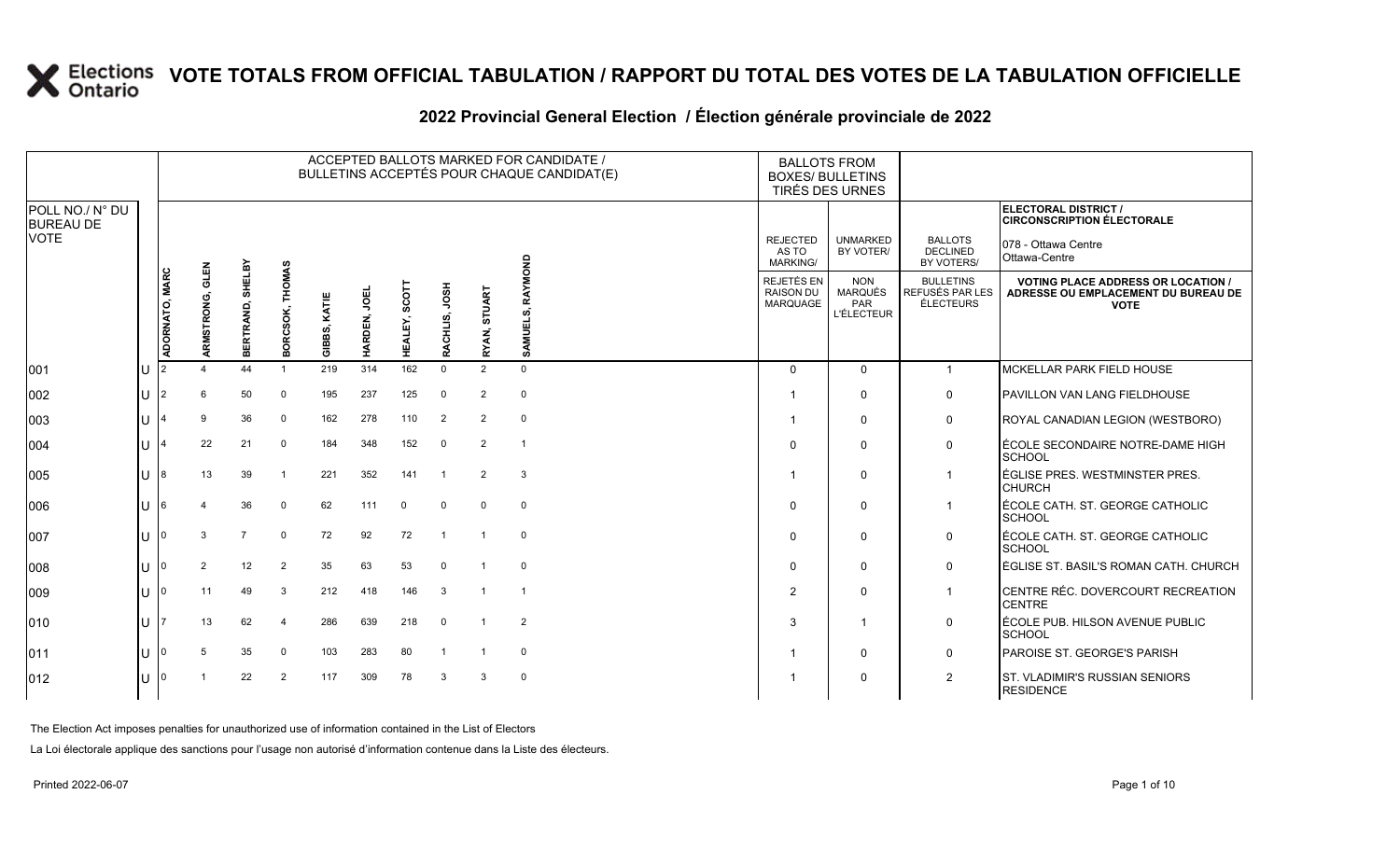#### **2022 Provincial General Election / Élection générale provinciale de 2022**

|                                     |              |                |                    |                     |                    |                       |                       |                  |                     |                | ACCEPTED BALLOTS MARKED FOR CANDIDATE /<br>BULLETINS ACCEPTÉS POUR CHAQUE CANDIDAT(E) | <b>BALLOTS FROM</b><br><b>BOXES/ BULLETINS</b><br>TIRÉS DES URNES |                                                   |                                                  |                                                                                                 |
|-------------------------------------|--------------|----------------|--------------------|---------------------|--------------------|-----------------------|-----------------------|------------------|---------------------|----------------|---------------------------------------------------------------------------------------|-------------------------------------------------------------------|---------------------------------------------------|--------------------------------------------------|-------------------------------------------------------------------------------------------------|
| POLL NO./ N° DU<br><b>BUREAU DE</b> |              |                |                    |                     |                    |                       |                       |                  |                     |                |                                                                                       |                                                                   |                                                   |                                                  | <b>ELECTORAL DISTRICT /</b><br><b>CIRCONSCRIPTION ÉLECTORALE</b>                                |
| <b>VOTE</b>                         |              |                |                    |                     |                    |                       |                       |                  |                     |                |                                                                                       | <b>REJECTED</b><br>AS TO<br><b>MARKING/</b>                       | <b>UNMARKED</b><br>BY VOTER/                      | <b>BALLOTS</b><br><b>DECLINED</b><br>BY VOTERS/  | 078 - Ottawa Centre<br>Ottawa-Centre                                                            |
|                                     |              | ADORNATO, MARC | GLEN<br>ARMSTRONG, | SHELBY<br>BERTRAND, | THOMAS<br>BORCSOK, | KATIE<br>ທົ<br>m<br>흥 | <b>UBO</b><br>HARDEN, | SCOTI<br>HEALEY, | HSOL<br>CHLIS,<br>Ř | RYAN, STUART   | RAYMOND<br>SAMUELS,                                                                   | <b>REJETÉS EN</b><br><b>RAISON DU</b><br><b>MARQUAGE</b>          | <b>NON</b><br>MARQUÉS<br>PAR<br><b>L'ÉLECTEUR</b> | <b>BULLETINS</b><br>REFUSÉS PAR LES<br>ÉLECTEURS | <b>VOTING PLACE ADDRESS OR LOCATION /</b><br>ADRESSE OU EMPLACEMENT DU BUREAU DE<br><b>VOTE</b> |
| 013                                 | IU           |                |                    | 30                  |                    | 127                   | 326                   | 79               |                     |                |                                                                                       | $\Omega$                                                          | $\Omega$                                          | $\mathbf{0}$                                     | HOLLAND CROSS (BOARDROOM/SALLE<br>RÉUNION)                                                      |
| 014                                 | ΠT           |                | 21                 | 59                  |                    | 294                   | 685                   | 201              | $\Omega$            | 3              | $\mathbf 0$                                                                           | 3                                                                 | 3                                                 | 0                                                | ÉCOLE FISHER PARK SCHOOL (VIA HARMER)                                                           |
| 015                                 | IU           | 3              | 16                 | 49                  | $\overline{2}$     | 183                   | 665                   | 121              | $\Omega$            | 5              | $\mathbf 0$                                                                           | $\Omega$                                                          | $\Omega$                                          | $\mathbf 0$                                      | HINTONBURG COMMUNITY CENTRE                                                                     |
| 016                                 | Ш            | 2              | 11                 | 31                  | $\Omega$           | 77                    | 336                   | 95               | 0                   |                | $\mathbf 0$                                                                           | $\overline{2}$                                                    | $\Omega$                                          | $\mathbf 0$                                      | É.S. ADULTES ST. NICHOLAS ADULT H.S.                                                            |
| 017                                 | Ш            |                | 18                 | 48                  | 0                  | 224                   | 402                   | 153              | $\overline{4}$      |                | $\mathbf 0$                                                                           | $\Omega$                                                          | -1                                                | $\mathbf 0$                                      | ÉGLISE PRES. ST. STEPHEN'S PRES.<br><b>CHURCH</b>                                               |
| 018                                 | U            | 5              | 29                 | 38                  | $\overline{2}$     | 177                   | 522                   | 151              | $\overline{2}$      | $\overline{2}$ | 3                                                                                     | -1                                                                | -1                                                | $\overline{2}$                                   | ÉCOLE W.E GOWLING PUBLIC SCHOOL                                                                 |
| 019                                 | IU           |                | 14                 | 30                  | $\overline{2}$     | 96                    | 402                   | 55               | 0                   | 3              | $\mathbf 0$                                                                           | $\Omega$                                                          | $\Omega$                                          | $\overline{2}$                                   | ÉCOLE DEVONSHIRE COMMUNITY PUBLIC<br><b>SCHOOL</b>                                              |
| 020                                 | ПT           | $\overline{2}$ | 13                 | 33                  |                    | 169                   | 294                   | 93               | $\overline{2}$      |                |                                                                                       |                                                                   | 5                                                 | $\overline{2}$                                   | CATHÉDRALE CHRIST CHURCH CATHEDRAL                                                              |
| 021                                 | ПT           |                | 10                 | 47                  |                    | 105                   | 521                   | 70               |                     | 5              | $\Omega$                                                                              | $\Omega$                                                          | $\Omega$                                          | $\overline{2}$                                   | CENTRE RÉCRÉATIF PLANT RECREATION<br><b>CENTRE</b>                                              |
| 022                                 | 1 L L        |                | 21                 | 34                  |                    | 161                   | 367                   | 123              | $\mathbf 0$         |                |                                                                                       | 3                                                                 | $\Omega$                                          | $\mathbf 0$                                      | ÉCOLE ÉLÉMENTAIRE PUBLIQUE LOUISE-<br><b>ARBOUR</b>                                             |
| 023                                 | ΠT           | 15             | 15                 | 22                  | 3                  | 89                    | 321                   | 76               |                     |                |                                                                                       | -1                                                                | 2                                                 | $\mathbf 0$                                      | ÉCOLE PUB. CAMBRIDGE STREET PUB.<br><b>SCHOOL</b>                                               |
| 024                                 | $\mathbf{H}$ | 3              | 10 <sup>1</sup>    | 12                  | $\cap$             | 56                    | 270                   | 44               | $\overline{2}$      | $\Omega$       |                                                                                       | $\Omega$                                                          | 3                                                 | $\mathbf 0$                                      | ÉGLISE OTTAWA KOREAN COMMUNITY<br><b>CHURCH</b>                                                 |

The Election Act imposes penalties for unauthorized use of information contained in the List of Electors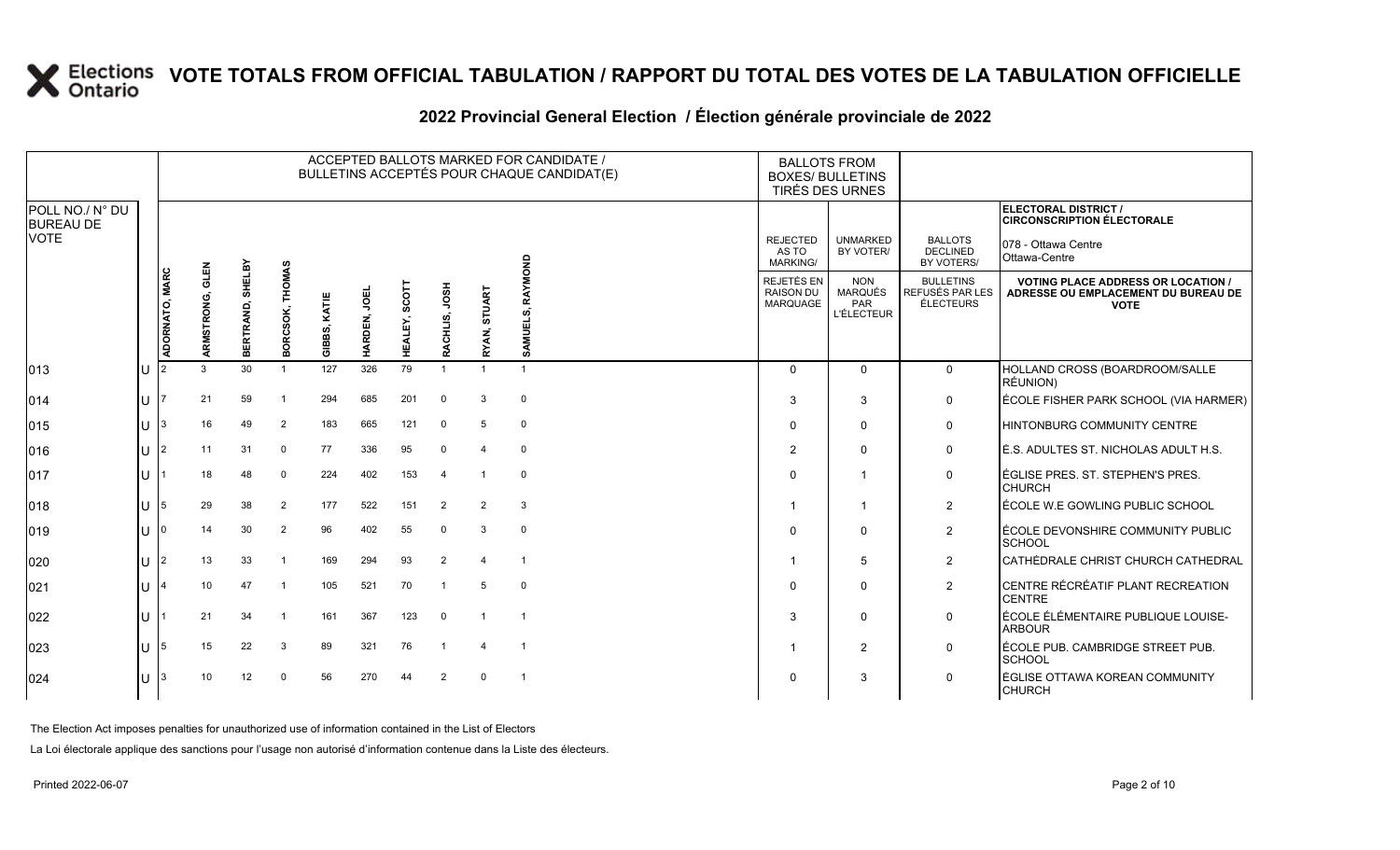#### **2022 Provincial General Election / Élection générale provinciale de 2022**

|                                     |    |                |                    |                     |                           |               |              |                  |                  |                | ACCEPTED BALLOTS MARKED FOR CANDIDATE /<br>BULLETINS ACCEPTÉS POUR CHAQUE CANDIDAT(E) | <b>BALLOTS FROM</b><br><b>BOXES/ BULLETINS</b><br>TIRÉS DES URNES |                                                          |                                                         |                                                                                                 |
|-------------------------------------|----|----------------|--------------------|---------------------|---------------------------|---------------|--------------|------------------|------------------|----------------|---------------------------------------------------------------------------------------|-------------------------------------------------------------------|----------------------------------------------------------|---------------------------------------------------------|-------------------------------------------------------------------------------------------------|
| POLL NO./ N° DU<br><b>BUREAU DE</b> |    |                |                    |                     |                           |               |              |                  |                  |                |                                                                                       |                                                                   |                                                          |                                                         | ELECTORAL DISTRICT /<br><b>CIRCONSCRIPTION ÉLECTORALE</b>                                       |
| <b>VOTE</b>                         |    |                |                    |                     |                           |               |              |                  |                  |                |                                                                                       | <b>REJECTED</b><br>AS TO<br><b>MARKING/</b>                       | <b>UNMARKED</b><br>BY VOTER/                             | <b>BALLOTS</b><br><b>DECLINED</b><br>BY VOTERS/         | 078 - Ottawa Centre<br>Ottawa-Centre                                                            |
|                                     |    | ADORNATO, MARC | GLEN<br>ARMSTRONG, | SHELBY<br>BERTRAND, | <b>THOMAS</b><br>BORCSOK, | KATIE<br>GIBB | ğ<br>HARDEN, | SCOTI<br>HEALEY, | HSOL<br>RACHLIS, | RYAN, STUART   | RAYMOND<br>SAMUELS,                                                                   | REJETÉS EN<br><b>RAISON DU</b><br><b>MARQUAGE</b>                 | <b>NON</b><br><b>MARQUÉS</b><br>PAR<br><b>L'ÉLECTEUR</b> | <b>BULLETINS</b><br>REFUSÉS PAR LES<br><b>ÉLECTEURS</b> | <b>VOTING PLACE ADDRESS OR LOCATION /</b><br>ADRESSE OU EMPLACEMENT DU BUREAU DE<br><b>VOTE</b> |
| 025                                 | ΙU |                | 18                 | 34                  | $\Omega$                  | 94            | 275          | 149              | $\overline{2}$   | 3              | $\Omega$                                                                              | $\mathbf 0$                                                       |                                                          | $\mathbf 0$                                             | <b>HELLENIC CENTRE</b>                                                                          |
| 026                                 | lΠ |                | 10 <sup>1</sup>    | 17                  |                           | 120           | 295          | 75               | $\Omega$         | 2              |                                                                                       | $\overline{2}$                                                    | $\Omega$                                                 | $\mathbf 0$                                             | ÉCOLE PUBLIQUE CENTENNIAL PUBLIC<br><b>SCHOOL</b>                                               |
| 027                                 | lu | $\overline{2}$ | 6                  | 28                  | $\overline{2}$            | 109           | 379          | 84               | $\Omega$         | $\overline{2}$ | 3                                                                                     | 2                                                                 | $\Omega$                                                 | $\mathbf 1$                                             | <b>ST. ANTHONY'S BANQUET HALL</b>                                                               |
| 028                                 | IП | $\overline{2}$ | 9                  | 19                  | 3                         | 83            | 258          | 119              | 0                | $\overline{2}$ | $\mathbf 0$                                                                           |                                                                   | 0                                                        | $\mathbf 0$                                             | ÉCOLE SECONDAIRE ST. PIUS X HIGH<br>SCHOOL                                                      |
| 029                                 | IП |                | 6                  | 20                  | $\overline{2}$            | 94            | 221          | 47               |                  |                | $\mathbf 0$                                                                           |                                                                   | -1                                                       | $\mathbf 0$                                             | CENTRETOWN COMMUNITY HEALTH CENTRE                                                              |
| 030                                 | ΙU | 11             | 10                 | 30                  | -1                        | 153           | 580          | 76               |                  |                | $\overline{2}$                                                                        | $\overline{2}$                                                    |                                                          | $\mathbf 1$                                             | RIDEAU CURLING CLUB DE CURLING RIDEAU                                                           |
| 031                                 | lU |                | 21                 | 95                  | $\Omega$                  | 321           | 632          | 199              | $\Omega$         |                | $\mathbf 0$                                                                           | $\Omega$                                                          | $\Omega$                                                 | $\mathbf 0$                                             | <b>GLEBE COMMUNITY CENTRE</b>                                                                   |
| 032                                 | lΠ |                | q                  | 60                  | $\overline{2}$            | 200           | 544          | 149              | $\Omega$         |                | $\mathbf 0$                                                                           | $\Omega$                                                          | $\Omega$                                                 | $\mathbf 0$                                             | HÔTEL DE VILLE D'OTTAWA CITY HALL                                                               |
| 033                                 | ΙU |                | 17                 | 25                  | -3                        | 128           | 482          | 58               | 3                |                | $\mathbf 0$                                                                           | $\Omega$                                                          | 3                                                        | $\mathbf 0$                                             | ÉGLISE DE/CHURCH OF ST. BARNABAS, A&M                                                           |
| 034                                 | ΙU | 5              | 16                 | 45                  | $\overline{2}$            | 218           | 687          | 121              | $\Omega$         | $\overline{7}$ | 3                                                                                     | 8                                                                 | -1                                                       | $\mathbf 0$                                             | CARLETON DOMINION-CHALMERS CENTRE                                                               |
| 035                                 | lθ | 6              | 29                 | 39                  | 5                         | 240           | 302          | 388              |                  | 2              |                                                                                       |                                                                   | 3                                                        | $\mathbf 0$                                             | CARLETON HEIGHTS COMM. CTR.                                                                     |
| 036                                 | IU | 3              | $\overline{2}$     | 38                  | $\Omega$                  | 104           | 259          | 62               |                  | $\overline{2}$ | - 1                                                                                   |                                                                   | 3                                                        | $\mathbf 0$                                             | PISCINE BREWER PARK POOL                                                                        |
| 037                                 | lU |                | 12                 | 71                  |                           | 301           | 719          | 145              | $\overline{2}$   |                |                                                                                       |                                                                   | 4                                                        | $\mathbf 0$                                             | ÉCOLE CORPUS CHRISTI SCHOOL                                                                     |

The Election Act imposes penalties for unauthorized use of information contained in the List of Electors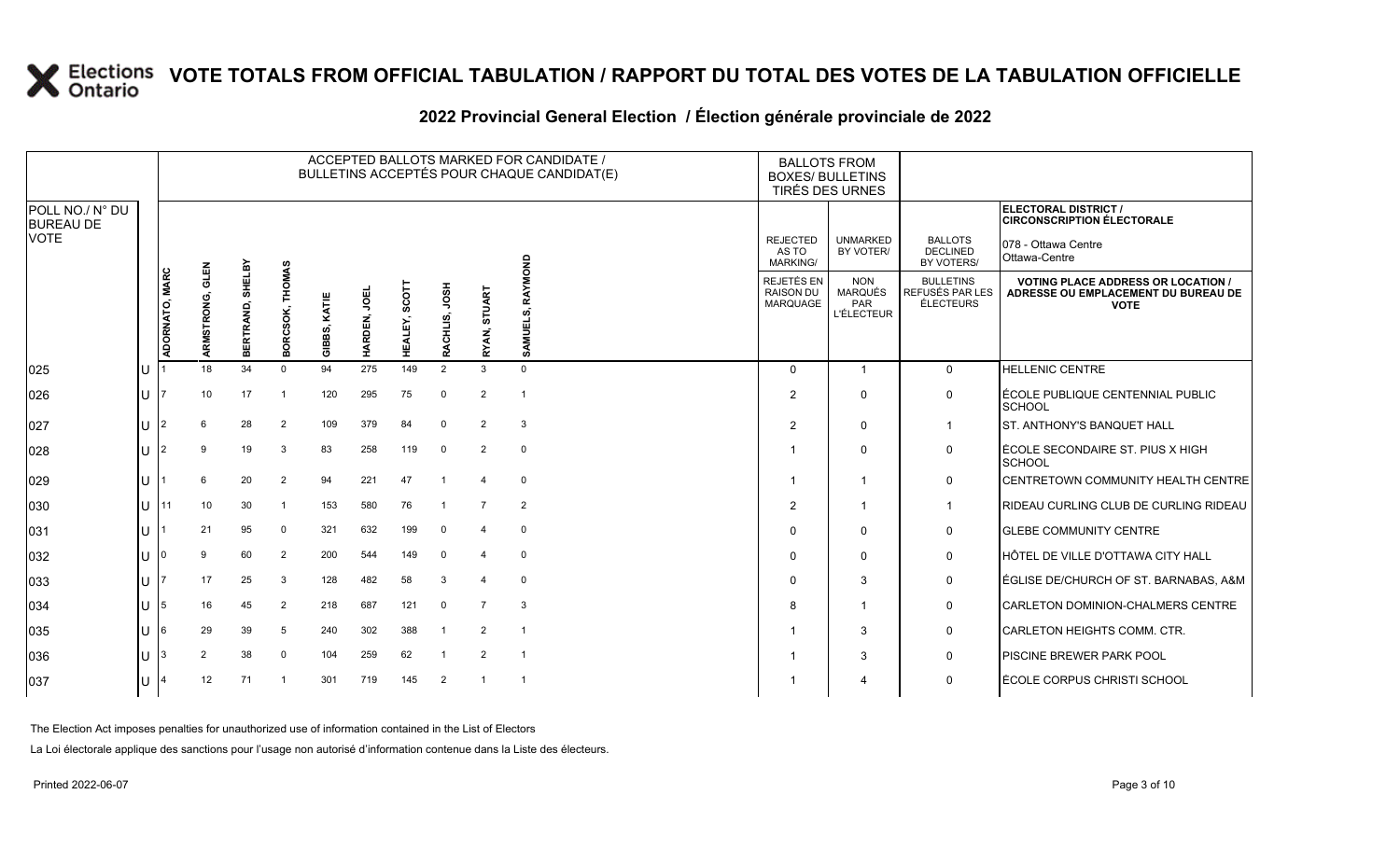#### **2022 Provincial General Election / Élection générale provinciale de 2022**

|                                     |     |                |                    |                  |                           |              |              |                         |                  |              | ACCEPTED BALLOTS MARKED FOR CANDIDATE /<br>BULLETINS ACCEPTÉS POUR CHAQUE CANDIDAT(E) | <b>BALLOTS FROM</b><br><b>BOXES/ BULLETINS</b><br>TIRÉS DES URNES |                                                                 |                                                         |                                                                                                 |
|-------------------------------------|-----|----------------|--------------------|------------------|---------------------------|--------------|--------------|-------------------------|------------------|--------------|---------------------------------------------------------------------------------------|-------------------------------------------------------------------|-----------------------------------------------------------------|---------------------------------------------------------|-------------------------------------------------------------------------------------------------|
| POLL NO./ N° DU<br><b>BUREAU DE</b> |     |                |                    |                  |                           |              |              |                         |                  |              |                                                                                       |                                                                   |                                                                 |                                                         | ELECTORAL DISTRICT /<br><b>CIRCONSCRIPTION ÉLECTORALE</b>                                       |
| <b>VOTE</b>                         |     |                |                    |                  |                           |              |              |                         |                  |              |                                                                                       | <b>REJECTED</b><br>AS TO<br><b>MARKING/</b>                       | <b>UNMARKED</b><br>BY VOTER/                                    | <b>BALLOTS</b><br><b>DECLINED</b><br>BY VOTERS/         | 078 - Ottawa Centre<br>Ottawa-Centre                                                            |
|                                     |     | ADORNATO, MARC | GLEN<br>ARMSTRONG, | BERTRAND, SHELBY | <b>THOMAS</b><br>BORCSOK, | GIBBS, KATIE | ğ<br>HARDEN, | <b>SCOTT</b><br>HEALEY, | HSOL<br>RACHLIS, | RYAN, STUART | RAYMOND<br>SAMUELS,                                                                   | REJETÉS EN<br><b>RAISON DU</b><br><b>MARQUAGE</b>                 | <b>NON</b><br><b>MARQUÉS</b><br><b>PAR</b><br><b>L'ÉLECTEUR</b> | <b>BULLETINS</b><br>REFUSÉS PAR LES<br><b>ÉLECTEURS</b> | <b>VOTING PLACE ADDRESS OR LOCATION /</b><br>ADRESSE OU EMPLACEMENT DU BUREAU DE<br><b>VOTE</b> |
| 038                                 | lU  |                | 11                 | 50               | $\Omega$                  | 195          | 704          | 124                     | $\Omega$         | 2            | 2                                                                                     | $\overline{1}$                                                    | $\mathcal{S}$                                                   | $\mathbf{0}$                                            | BETHELL FIELDHOUSE (ST. LUKE'S PARK)                                                            |
| $ 039\rangle$                       | IU. | 5              | $\overline{7}$     | 29               | $\Omega$                  | 98           | 327          | 73                      | $\mathbf 0$      | 3            | 3                                                                                     | 3                                                                 | $\overline{2}$                                                  | $\mathbf 0$                                             | OTTAWA POLICE SERVICE DE POLICE<br><b>D'OTTAWA</b>                                              |
| $ 040\rangle$                       | lU  | 4              | 6                  | 55               | $\Omega$                  | 213          | 509          | 112                     |                  | 2            | $\overline{1}$                                                                        |                                                                   | $\Omega$                                                        | $\mathbf 0$                                             | ÉGLISE PRES. ST. GILES PRES. CHURCH                                                             |
| $ 041\rangle$                       | lu  | $\overline{2}$ | 8                  | 42               | $\mathbf 0$               | 172          | 416          | 151                     | $\Omega$         |              | $\overline{2}$                                                                        |                                                                   |                                                                 | $\mathsf{O}$                                            | ÉCOLE PUB. FIRST AVENUE PUBLIC SCHOOL                                                           |
| 042                                 | lθ  | 2              |                    | 40               | $\Omega$                  | 121          | 507          | 83                      | $\Omega$         | 6            | $\mathbf 0$                                                                           |                                                                   | $\overline{2}$                                                  | $\mathbf{1}$                                            | ÉCOLE PUB. HOPEWELL AVENUE PUB.<br>SCHOOL                                                       |
| $ 043\rangle$                       | lU  | 6              | 17                 | 41               | -1                        | 261          | 573          | 196                     |                  | 2            | $\mathbf 0$                                                                           | 2                                                                 | 3                                                               | $\mathbf 0$                                             | ÉCOLE SECONDAIRE IMMACULATA HIGH<br>SCHOOL                                                      |
| 044                                 | ΙU  | $\overline{2}$ | 13                 | 44               | $\Omega$                  | 183          | 525          | 88                      | $\overline{2}$   | 3            | $\overline{1}$                                                                        | $\overline{\mathbf{1}}$                                           | $\overline{2}$                                                  | $\overline{1}$                                          | OTTAWA SOUTH COMMUNITY CENTRE                                                                   |
| 045                                 | lU  | 6              | 16                 | 65               | $\mathbf 0$               | 297          | 662          | 201                     | $\Omega$         | $\Omega$     | $\overline{2}$                                                                        | $\overline{2}$                                                    | 3                                                               | $\mathbf 0$                                             | UNIVERSITÉ SAINT-PAUL UNIVERSITY                                                                |
| $ 400\rangle$                       | lU  | <sup>0</sup>   |                    | -1               | $\Omega$                  | 24           | 50           | 18                      | $\Omega$         | $\Omega$     | 0                                                                                     | $\mathbf 0$                                                       | $\Omega$                                                        | $\mathbf 0$                                             | UNITARIAN HOUSE - MAISON UNITARIENNNE                                                           |
| 402                                 | U   |                |                    | 5                | $\Omega$                  | 17           | 32           | 23                      | $\Omega$         | $\Omega$     | $\mathbf 0$                                                                           | $\Omega$                                                          | $\Omega$                                                        | $\mathbf{1}$                                            | THE BARCLAY                                                                                     |
| 403                                 | ΙU  |                |                    | 3                |                           | 23           | 39           | 20                      |                  | $\Omega$     | $\mathbf 0$                                                                           | $\mathbf 0$                                                       | 0                                                               | $\mathbf 0$                                             | <b>GOLDEN MANOR</b>                                                                             |
| 404                                 | IП  |                |                    | 9                | $\Omega$                  | 30           | 38           | 26                      | $\Omega$         | $\Omega$     | $\mathbf 0$                                                                           | $\Omega$                                                          | 0                                                               | $\mathbf 0$                                             | <b>WESTBORO STATION</b>                                                                         |
| 405A                                | lU  | 5              |                    | 7                | $\Omega$                  | 37           | 89           | 45                      | $\Omega$         | $\Omega$     | $\mathbf 0$                                                                           |                                                                   | 2                                                               | $\mathbf 0$                                             | TOURS ISLAND PARK TOWERS                                                                        |

The Election Act imposes penalties for unauthorized use of information contained in the List of Electors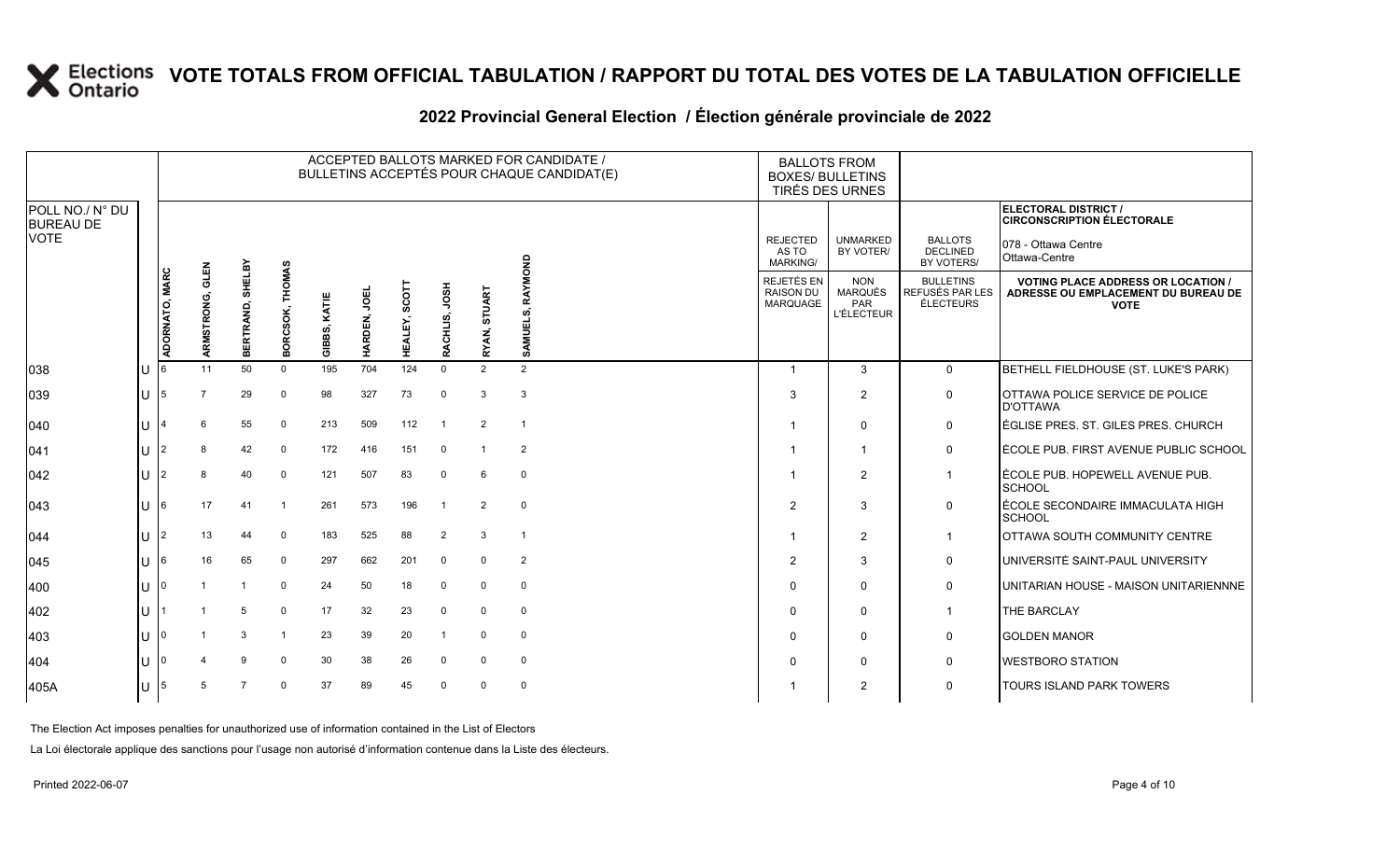#### **2022 Provincial General Election / Élection générale provinciale de 2022**

|                                     |    |                |                    |                     |                 |              |                        |                 |                  |              | ACCEPTED BALLOTS MARKED FOR CANDIDATE /<br>BULLETINS ACCEPTÉS POUR CHAQUE CANDIDAT(E) |                                      | <b>BALLOTS FROM</b><br><b>BOXES/ BULLETINS</b><br>TIRÉS DES URNES |                                                  |                                                                                                 |
|-------------------------------------|----|----------------|--------------------|---------------------|-----------------|--------------|------------------------|-----------------|------------------|--------------|---------------------------------------------------------------------------------------|--------------------------------------|-------------------------------------------------------------------|--------------------------------------------------|-------------------------------------------------------------------------------------------------|
| POLL NO./ N° DU<br><b>BUREAU DE</b> |    |                |                    |                     |                 |              |                        |                 |                  |              |                                                                                       |                                      |                                                                   |                                                  | ELECTORAL DISTRICT /<br><b>CIRCONSCRIPTION ÉLECTORALE</b>                                       |
| <b>VOTE</b>                         |    |                |                    |                     |                 |              |                        |                 |                  |              |                                                                                       | <b>REJECTED</b><br>AS TO<br>MARKING/ | <b>UNMARKED</b><br>BY VOTER/                                      | <b>BALLOTS</b><br><b>DECLINED</b><br>BY VOTERS/  | 078 - Ottawa Centre<br>Ottawa-Centre                                                            |
|                                     |    | ADORNATO, MARC | GLEN<br>ARMSTRONG, | SHELBY<br>BERTRAND, | BORCSOK, THOMAS | GIBBS, KATIE | <b>JOEL</b><br>HARDEN, | SCOT<br>HEALEY, | HSOL<br>RACHLIS, | RYAN, STUART | RAYMOND<br>SAMUELS,                                                                   | REJETÉS EN<br>RAISON DU<br>MARQUAGE  | <b>NON</b><br>MARQUÉS<br>PAR<br><b>L'ÉLECTEUR</b>                 | <b>BULLETINS</b><br>REFUSÉS PAR LES<br>ÉLECTEURS | <b>VOTING PLACE ADDRESS OR LOCATION /</b><br>ADRESSE OU EMPLACEMENT DU BUREAU DE<br><b>VOTE</b> |
| 405B                                | IU |                |                    | $\mathsf{R}$        | $\Omega$        | 29           | 85                     | 40              | $\mathbf 0$      | $\Omega$     | $\mathbf{0}$                                                                          | $\Omega$                             | $\mathbf 0$                                                       | $\mathbf 0$                                      | TOURS ISLAND PARK TOWERS                                                                        |
| 408                                 | lU | 3              | 2                  | $\overline{7}$      | $\mathbf{0}$    | 26           | 47                     | 37              | 0                | -1           | $\mathbf 0$                                                                           | $\Omega$                             |                                                                   | 0                                                | <b>COUR HAMPTON COURT</b>                                                                       |
| 409                                 | IП | 2              | 3                  |                     | $\mathbf{0}$    | 21           | 74                     | 32              | 0                |              | $\mathbf 0$                                                                           |                                      | -1                                                                | $\mathbf 0$                                      | APPARTEMENTS RIVERTON PARK<br><b>APARTMENTS</b>                                                 |
| 410                                 | hт |                |                    |                     | $\mathbf 0$     | 18           | 46                     | 13              | $\mathbf 0$      | $\mathbf 0$  | $\mathbf 0$                                                                           | $\Omega$                             | $\mathbf 0$                                                       | $\mathbf 0$                                      | PARKDALE TERRACE CONDOS                                                                         |
| 411                                 | lU |                |                    |                     | -1              | 18           | 31                     | 13              | 0                | $\mathbf 0$  | $\overline{1}$                                                                        |                                      | 0                                                                 | 0                                                | <b>TOURS WELLINGTON TOWERS</b>                                                                  |
| 412                                 | lυ |                |                    |                     | $\Omega$        | 15           | 60                     | 9               | 0                | $\Omega$     | $\mathbf 0$                                                                           | $\Omega$                             | $\mathbf 0$                                                       | 0                                                | <b>SUITES OF SOMERSET</b>                                                                       |
| $ 413\rangle$                       | lu |                | 3                  | 5                   |                 | 18           | 53                     | 33              | $\mathbf 0$      | 1            | $\mathbf 0$                                                                           | 0                                    | $\mathbf 0$                                                       | 0                                                | THE WINDFIELDS II                                                                               |
| 414                                 | Ш  |                | 5                  | 3                   | $\Omega$        | 23           | 49                     | 30              | 0                | $\Omega$     | $\mathbf 0$                                                                           | 2                                    | $\mathbf 0$                                                       | $\mathbf 0$                                      | THE WINDFIELDS II                                                                               |
| 415                                 | hт |                | 3                  | 3                   | $\mathbf 0$     | 20           | 60                     | 29              | -1               | $\Omega$     | $\mathbf 0$                                                                           | $\Omega$                             | $\overline{\mathbf{1}}$                                           | $\overline{1}$                                   | THE WINDFIELDS II                                                                               |
| 416                                 | lU |                | $\Omega$           | 3                   | $\Omega$        | 13           | 51                     | 23              | 0                | $\mathbf 0$  | $\mathbf 0$                                                                           | <sup>0</sup>                         | $\mathbf 0$                                                       | 0                                                | <b>LEBRETON FLATS I</b>                                                                         |
| 417                                 | lu |                |                    | 6                   | $\mathbf 0$     | 38           | 52                     | 15              | 0                | $\mathbf 0$  | $\mathbf 0$                                                                           | 0                                    | $\mathbf 0$                                                       | 0                                                | <b>LEBRETON FLATS II</b>                                                                        |
| 418                                 | lu |                |                    | 3                   | $\mathbf 0$     | 36           | 37                     | 21              | 2                | 0            | $\mathbf 0$                                                                           | $\overline{2}$                       | 2                                                                 | 0                                                | <b>ROCHESTER TOWERS</b>                                                                         |
| 419                                 | IП |                |                    | 3                   | $\Omega$        | 26           | 29                     | 12              | $\mathbf 0$      | $\Omega$     | $\mathbf 0$                                                                           | $\Omega$                             | 15                                                                | 0                                                | HOM CONDO SUITES                                                                                |
| 420                                 | ΙU |                | $\Omega$           | $\Omega$            |                 | 13           | 28                     | 16              | 0                | $\Omega$     | $\mathbf 0$                                                                           | $\Omega$                             | 0                                                                 | 0                                                | <b>THE LAURIER</b>                                                                              |

The Election Act imposes penalties for unauthorized use of information contained in the List of Electors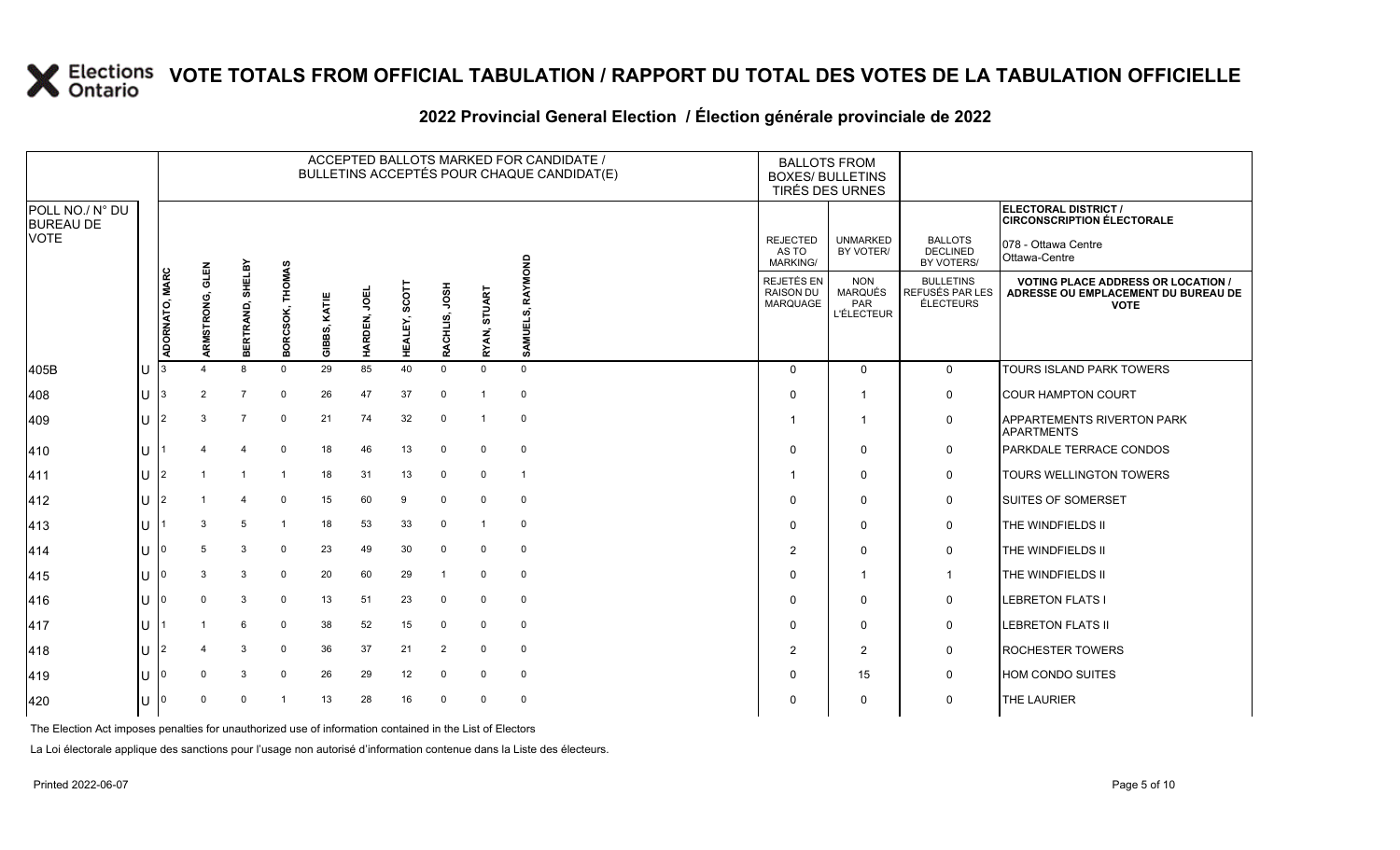#### **2022 Provincial General Election / Élection générale provinciale de 2022**

|                                     |    |                |                 |                     |                 |              |             |                             |                  |              | ACCEPTED BALLOTS MARKED FOR CANDIDATE /<br>BULLETINS ACCEPTÉS POUR CHAQUE CANDIDAT(E) | <b>BOXES/ BULLETINS</b>                     | <b>BALLOTS FROM</b><br>TIRÉS DES URNES                   |                                                  |                                                                                                 |
|-------------------------------------|----|----------------|-----------------|---------------------|-----------------|--------------|-------------|-----------------------------|------------------|--------------|---------------------------------------------------------------------------------------|---------------------------------------------|----------------------------------------------------------|--------------------------------------------------|-------------------------------------------------------------------------------------------------|
| POLL NO./ N° DU<br><b>BUREAU DE</b> |    |                |                 |                     |                 |              |             |                             |                  |              |                                                                                       |                                             |                                                          |                                                  | <b>ELECTORAL DISTRICT /</b><br><b>CIRCONSCRIPTION ÉLECTORALE</b>                                |
| <b>VOTE</b>                         |    |                |                 |                     |                 |              |             |                             |                  |              |                                                                                       | <b>REJECTED</b><br>AS TO<br><b>MARKING/</b> | <b>UNMARKED</b><br>BY VOTER/                             | <b>BALLOTS</b><br><b>DECLINED</b><br>BY VOTERS/  | 078 - Ottawa Centre<br>Ottawa-Centre                                                            |
|                                     |    | ADORNATO, MARC | ARMSTRONG, GLEN | SHELBY<br>BERTRAND, | BORCSOK, THOMAS | GIBBS, KATIE | HARDEN, JOE | SCO <sup>-</sup><br>HEALEY, | HSOL<br>RACHLIS, | RYAN, STUART | RAYMOND<br>SAMUELS,                                                                   | REJETÉS EN<br><b>RAISON DU</b><br>MARQUAGE  | <b>NON</b><br><b>MARQUÉS</b><br>PAR<br><b>L'ÉLECTEUR</b> | <b>BULLETINS</b><br>REFUSÉS PAR LES<br>ÉLECTEURS | <b>VOTING PLACE ADDRESS OR LOCATION /</b><br>ADRESSE OU EMPLACEMENT DU BUREAU DE<br><b>VOTE</b> |
| 421                                 | Iυ |                | $\Omega$        | 5                   | $\Omega$        | 38           | 43          | 31                          | $\mathbf 0$      | $\mathbf{0}$ | $\mathbf 0$                                                                           | $\Omega$                                    | $\overline{1}$                                           | $\mathbf 0$                                      | PARK SQUARE                                                                                     |
| 422                                 | Iυ |                |                 | $\overline{4}$      | $\mathbf 0$     | 37           | 78          | 33                          | 0                | 0            | $\mathbf 0$                                                                           | $\Omega$                                    | $\mathbf 0$                                              | $\mathsf{O}$                                     | TOUR B - QUEEN ELIZABETH - TOWER B                                                              |
| 423                                 | Iυ |                |                 | $\overline{7}$      |                 | 33           | 66          | 32                          | 0                | 0            | $\mathbf 0$                                                                           |                                             | $\mathbf 0$                                              | 0                                                | TOUR A - QUEEN ELIZABETH - TOWER A                                                              |
| 424                                 | ΙU |                | 5               | 9                   | $\Omega$        | 30           | 96          | 17                          | 0                | -1           | $\mathbf 0$                                                                           |                                             | $\mathbf 0$                                              | $\mathbf{1}$                                     | <b>CENTRETOWN PLACE</b>                                                                         |
| 426                                 | Iυ |                |                 | 6                   | 0               | 28           | 80          | 23                          | 0                |              | $\mathbf 0$                                                                           |                                             | $\mathbf 0$                                              | $\mathsf{O}$                                     | <b>BAY LAURIER PLACE</b>                                                                        |
| 427                                 | lu |                |                 | 6                   | $\Omega$        | 18           | 30          | 8                           | $\mathbf 0$      |              | $\mathbf 0$                                                                           | $\Omega$                                    | $\mathbf 0$                                              | $\mathbf 0$                                      | THE PINNACLE                                                                                    |
| 428                                 | IП |                | $\Omega$        | 5                   | $\Omega$        | 33           | 68          | 18                          | 0                | $\mathbf{0}$ | $\overline{1}$                                                                        |                                             | $\mathbf 0$                                              | $\mathsf{O}$                                     | <b>TOURS KENT TOWERS</b>                                                                        |
| 429                                 | Iυ |                | $\mathbf 0$     | 0                   | $\mathbf 0$     | 25           | 26          | 9                           | $\mathbf 0$      | 0            | $\mathbf 0$                                                                           |                                             | $\mathbf 0$                                              | 0                                                | <b>HUDSON PARK II</b>                                                                           |
| 430                                 | lu |                | 6               | 3                   | $\Omega$        | 11           | 28          | 23                          | $\mathbf 0$      | $\mathbf 0$  | $\mathbf 0$                                                                           |                                             | $\mathbf 0$                                              | $\mathbf 0$                                      | <b>HUDSON PARK I</b>                                                                            |
| 431                                 | lυ |                |                 | 5                   | -1              | 45           | 56          | 24                          | $\mathbf 0$      | -1           | $\mathbf 0$                                                                           |                                             | $\Omega$                                                 | $\mathbf 0$                                      | THE MONDRIAN                                                                                    |
| 432                                 | Iυ |                |                 | 6                   | $\mathbf 0$     | 31           | 59          | 18                          | $\mathbf 0$      | $\mathbf{0}$ | $\overline{2}$                                                                        | $\Omega$                                    | 3                                                        | $\overline{1}$                                   | THE STRAND                                                                                      |
| $ 433\rangle$                       | Iυ |                | 6               | 6                   |                 | 29           | 33          | 9                           | 0                | $\mathbf 0$  | $\mathbf 0$                                                                           | $\Omega$                                    | $\mathbf 0$                                              | 0                                                | <b>TOURS SOMERSET TOWERS</b>                                                                    |
| 434                                 | lu |                | $\Omega$        | 2                   | $\Omega$        | 25           | 45          | 11                          | -1               | $\mathbf{0}$ | $\overline{1}$                                                                        |                                             | $\mathbf 0$                                              | $\mathbf 0$                                      | <b>TOURS MACLAREN TOWERS</b>                                                                    |
| 435                                 | Iυ |                | 6               |                     | $\Omega$        | 29           | 68          | 32                          | $\mathbf 0$      | $\Omega$     | $\mathbf 0$                                                                           |                                             | $\mathbf 0$                                              | $\mathbf 0$                                      | CHATEAU ROYALE EAST CONDO                                                                       |

The Election Act imposes penalties for unauthorized use of information contained in the List of Electors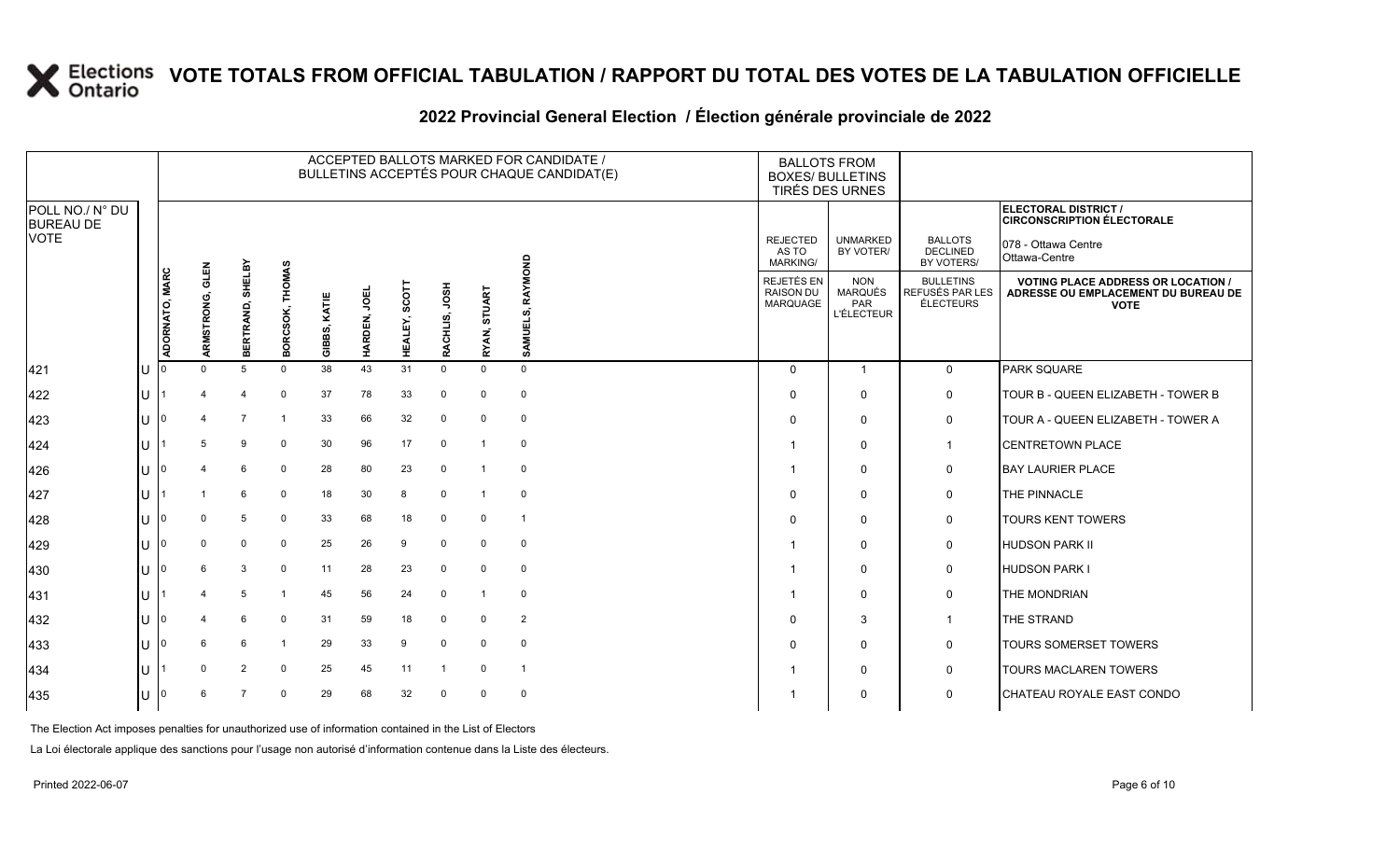#### **2022 Provincial General Election / Élection générale provinciale de 2022**

|                                     |              |                |                    |                     |                                   |                 |              |                |                  |              | ACCEPTED BALLOTS MARKED FOR CANDIDATE /<br>BULLETINS ACCEPTÉS POUR CHAQUE CANDIDAT(E) | <b>BALLOTS FROM</b><br><b>BOXES/ BULLETINS</b> | TIRÉS DES URNES                                                 |                                                  |                                                                                                 |
|-------------------------------------|--------------|----------------|--------------------|---------------------|-----------------------------------|-----------------|--------------|----------------|------------------|--------------|---------------------------------------------------------------------------------------|------------------------------------------------|-----------------------------------------------------------------|--------------------------------------------------|-------------------------------------------------------------------------------------------------|
| POLL NO./ N° DU<br><b>BUREAU DE</b> |              |                |                    |                     |                                   |                 |              |                |                  |              |                                                                                       |                                                |                                                                 |                                                  | ELECTORAL DISTRICT /<br><b>CIRCONSCRIPTION ÉLECTORALE</b>                                       |
| <b>VOTE</b>                         |              |                |                    |                     |                                   |                 |              |                |                  |              |                                                                                       | <b>REJECTED</b><br>AS TO<br>MARKING/           | <b>UNMARKED</b><br>BY VOTER/                                    | <b>BALLOTS</b><br><b>DECLINED</b><br>BY VOTERS/  | 078 - Ottawa Centre<br>Ottawa-Centre                                                            |
|                                     |              | ADORNATO, MARC | GLEN<br>ARMSTRONG, | SHELBY<br>BERTRAND, | <b>THOMAS</b><br>RCSOK,<br>ក<br>m | KATIE<br>GIBBS, | ğ<br>HARDEN, | HEALEY, SCOTT  | HSOL<br>RACHLIS, | RYAN, STUART | RAYMOND<br>ທົ<br>AMUEL!<br>võ.                                                        | REJETÉS EN<br><b>RAISON DU</b><br>MARQUAGE     | <b>NON</b><br><b>MARQUÉS</b><br><b>PAR</b><br><b>L'ÉLECTEUR</b> | <b>BULLETINS</b><br>REFUSÉS PAR LES<br>ÉLECTEURS | <b>VOTING PLACE ADDRESS OR LOCATION /</b><br>ADRESSE OU EMPLACEMENT DU BUREAU DE<br><b>VOTE</b> |
| 436                                 | IU.          |                | $\Omega$           | 6                   | $\Omega$                          | 19              | 55           | 12             | $\Omega$         |              | $\Omega$                                                                              | $\Omega$                                       | $\Omega$                                                        | $\mathbf 0$                                      | APPARTEMENTS IMPERIAL APARTMENTS                                                                |
| 437                                 | U            | 2              |                    | 5                   | $\Omega$                          | 35              | 57           | 36             |                  |              |                                                                                       | $\Omega$                                       |                                                                 | $\overline{2}$                                   | CHATEAU ROYALE WEST CONDO                                                                       |
| 438                                 | ΠT           | $\mathcal{P}$  | 3                  | 6                   |                                   | 24              | 88           | 21             | $\overline{1}$   | 0            | 2                                                                                     | $\overline{2}$                                 | $\Omega$                                                        | $\mathbf 0$                                      | APPARTEMENTS LORD MOUNTBATTEN<br><b>APARTMENTS</b>                                              |
| 439                                 | ΠT           |                | 2                  | 3                   | $\mathbf 0$                       | 12              | 38           | 3              | 0                | 0            | 0                                                                                     |                                                | $\Omega$                                                        | 0                                                | <b>APPARTEMENTS WENTWORTH PLAZA</b><br><b>APARTMENTS</b>                                        |
| 440                                 | ΙU           |                | 2                  | $\overline{7}$      | $\mathbf 0$                       | 14              | 43           | 13             | $\Omega$         | $\Omega$     | 0                                                                                     | $\Omega$                                       |                                                                 | 0                                                | <b>TOURS COLONEL BY TOWERS</b>                                                                  |
| 441                                 | U            | 2              |                    |                     | $\Omega$                          | 20              | 61           | 12             | 0                | $\Omega$     | $\mathbf 0$                                                                           | $\Omega$                                       | $\Omega$                                                        | $\mathbf 0$                                      | APPARTEMENTS REGENCY TOWERS<br><b>APARTMENTS</b>                                                |
| 442                                 | $\mathbf{L}$ |                |                    | 5                   | $\Omega$                          | 45              | 74           | 11             | 0                | 0            | 0                                                                                     | $\Omega$                                       | $\Omega$                                                        | $\mathbf 0$                                      | CENTRAL CONDOMINIUM I                                                                           |
| 443                                 | $\mathbf{L}$ |                | $\mathcal{P}$      | $\overline{1}$      | $\Omega$                          | 32              | 63           | 10             | $\mathbf 0$      | $\Omega$     | 0                                                                                     | $\Omega$                                       | $\Omega$                                                        | 0                                                | HIDEAWAY - CENTRAL PHASE 3                                                                      |
| 444                                 | ΙU           | ١n             |                    | 4                   | $\Omega$                          | 15              | 54           | 11             | $\Omega$         | $\Omega$     | $\Omega$                                                                              |                                                | $\Omega$                                                        | 0                                                | <b>GOVERNOR METCALFE APARTMENTS</b>                                                             |
| 445                                 | ΠL           |                |                    | 5                   | $\Omega$                          | 15              | 62           | 9              | $\Omega$         |              | $\Omega$                                                                              | $\Omega$                                       | $\Omega$                                                        | $\mathbf 1$                                      | <b>APPARTEMENTS ELPHIN APARTMENTS</b>                                                           |
| 446                                 | $\mathbf{L}$ |                |                    | $\overline{7}$      | $\Omega$                          | 20              | 29           | $\overline{7}$ |                  | $\Omega$     | $\mathbf 0$                                                                           | $\Omega$                                       | $\Omega$                                                        | 0                                                | APPARTEMENTS WALDORF APARTMENTS                                                                 |
| 447                                 | ΠT           |                |                    | $\overline{4}$      | $\Omega$                          | 22              | 79           | 17             | $\Omega$         | $\Omega$     | $\mathbf 0$                                                                           | $\Omega$                                       | $\Omega$                                                        | $\mathbf 0$                                      | APPARTEMENTS ST. MORITZ APARTMENTS                                                              |
| 448                                 |              |                |                    | 5                   | $\Omega$                          | 19              | 53           | 11             | $\Omega$         | $\Omega$     |                                                                                       | $\Omega$                                       | $\Omega$                                                        | $\mathbf 0$                                      | APPARTEMENTS CARTIER SQUARE<br><b>APARTMENTS</b>                                                |

The Election Act imposes penalties for unauthorized use of information contained in the List of Electors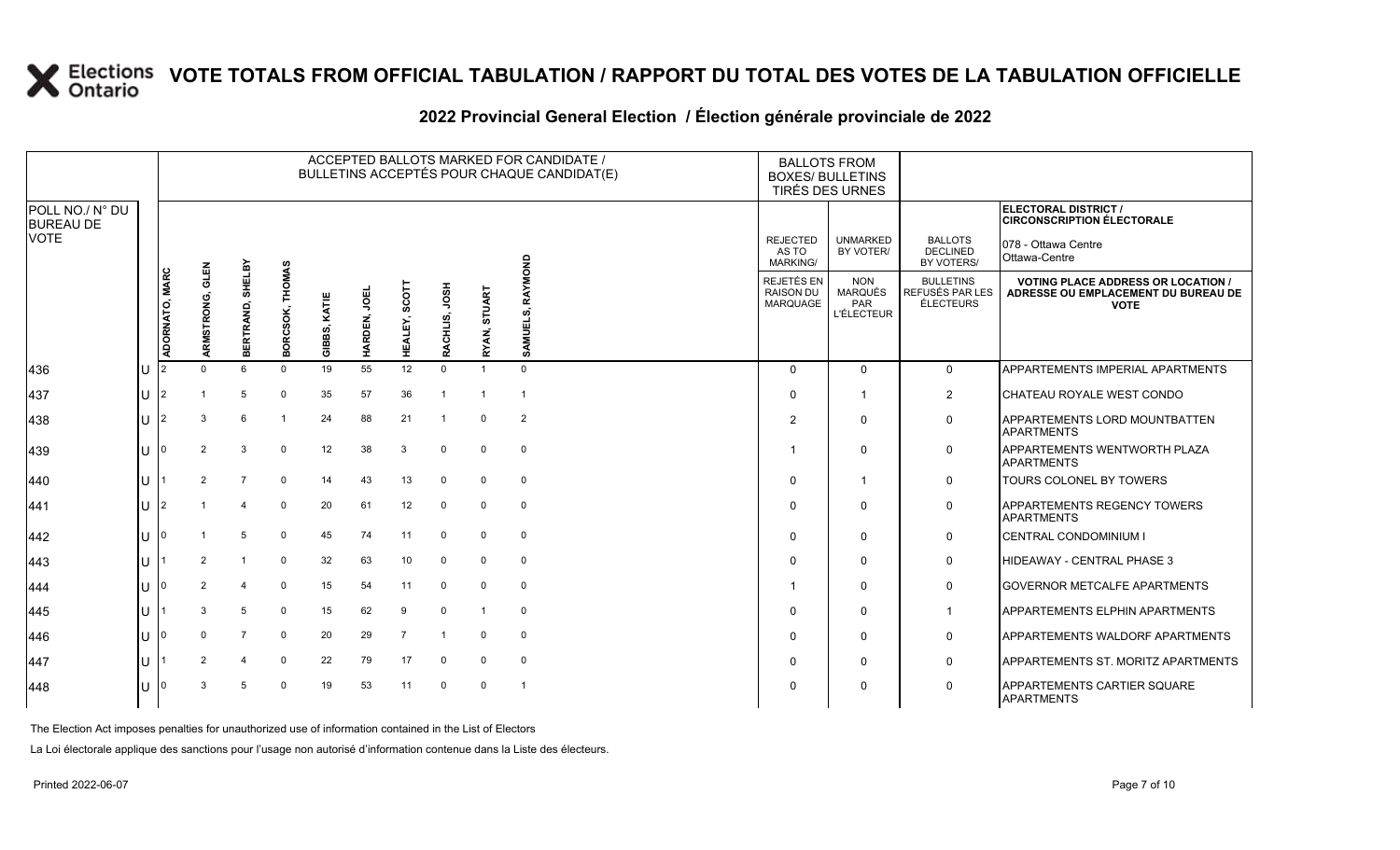#### **2022 Provincial General Election / Élection générale provinciale de 2022**

|                                     |    |                |                 |                  |                           |                 |             |                |                  |              | ACCEPTED BALLOTS MARKED FOR CANDIDATE /<br>BULLETINS ACCEPTÉS POUR CHAQUE CANDIDAT(E) | <b>BALLOTS FROM</b><br><b>BOXES/ BULLETINS</b><br>TIRÉS DES URNES |                                                          |                                                         |                                                                                                 |
|-------------------------------------|----|----------------|-----------------|------------------|---------------------------|-----------------|-------------|----------------|------------------|--------------|---------------------------------------------------------------------------------------|-------------------------------------------------------------------|----------------------------------------------------------|---------------------------------------------------------|-------------------------------------------------------------------------------------------------|
| POLL NO./ N° DU<br><b>BUREAU DE</b> |    |                |                 |                  |                           |                 |             |                |                  |              |                                                                                       |                                                                   |                                                          |                                                         | ELECTORAL DISTRICT /<br><b>CIRCONSCRIPTION ÉLECTORALE</b>                                       |
| <b>VOTE</b>                         |    |                |                 |                  |                           |                 |             |                |                  |              |                                                                                       | <b>REJECTED</b><br>AS TO<br>MARKING/                              | <b>UNMARKED</b><br>BY VOTER/                             | <b>BALLOTS</b><br><b>DECLINED</b><br>BY VOTERS/         | 078 - Ottawa Centre<br>Ottawa-Centre                                                            |
|                                     |    | ADORNATO, MARC | ARMSTRONG, GLEN | BERTRAND, SHELBY | <b>THOMAS</b><br>BORCSOK, | KATIE<br>GIBBS, | HARDEN, JOE | HEALEY, SCO'   | HSOL<br>RACHLIS, | RYAN, STUART | RAYMOND<br>SAMUELS,                                                                   | REJETÉS EN<br><b>RAISON DU</b><br>MARQUAGE                        | <b>NON</b><br><b>MARQUÉS</b><br>PAR<br><b>L'ÉLECTEUR</b> | <b>BULLETINS</b><br>REFUSÉS PAR LES<br><b>ÉLECTEURS</b> | <b>VOTING PLACE ADDRESS OR LOCATION /</b><br>ADRESSE OU EMPLACEMENT DU BUREAU DE<br><b>VOTE</b> |
| 449                                 | lu |                | $\Omega$        | 12               |                           | 44              | 52          | 37             | $\mathbf 0$      | $\Omega$     | $\mathbf{0}$                                                                          | -1                                                                | $\mathbf 0$                                              | $\mathbf{0}$                                            | 10 THE DRIVEWAY                                                                                 |
| 450                                 | lu |                |                 | 6                | $\Omega$                  | 17              | 32          | 26             | $\mathbf 0$      | $\mathbf 0$  | $\mathbf 0$                                                                           | $\Omega$                                                          | $\mathbf 0$                                              | $\mathbf 0$                                             | <b>20 THE DRIVEWAY</b>                                                                          |
| 451                                 | lu |                | $\Omega$        | 5                | 0                         | 13              | 84          | 19             | 0                | $\mathbf 0$  | $\mathbf 0$                                                                           | $\mathbf{0}$                                                      | 2                                                        | $\mathbf 0$                                             | <b>APPARTEMENTS ELGIN SQUARE</b><br><b>APARTMENTS</b>                                           |
| 452                                 | lu |                |                 | 6                | $\mathbf 0$               | 22              | 52          | 14             | $\mathbf 0$      | $\mathbf 0$  | $\mathbf 0$                                                                           | 2                                                                 | $\mathbf{0}$                                             | $\mathbf 0$                                             | <b>THE LAMPLIGHTER</b>                                                                          |
| 453                                 | Iυ |                |                 |                  | $\Omega$                  | 15              | 47          | 15             | $\mathbf 0$      | $\mathbf{0}$ | $\mathbf 0$                                                                           | $\Omega$                                                          | $\mathbf 0$                                              | $\mathbf 0$                                             | <b>APPARTEMENTS TIFFANY APARTMENTS</b>                                                          |
| 454                                 | lu |                | $\Omega$        | 2                | $\Omega$                  | 13              | 28          | $\overline{7}$ |                  | 0            | $\mathbf 0$                                                                           | $\Omega$                                                          | $\mathbf 0$                                              | $\overline{1}$                                          | <b>APPARTEMENTS BONA VISTA APARTMENTS</b>                                                       |
| 455                                 | lu |                | 2               | 2                | $\mathbf 0$               | 15              | 50          | 11             | 0                | $\mathbf{0}$ | $\mathbf 0$                                                                           |                                                                   | $\overline{1}$                                           | $\mathsf{O}$                                            | <b>APPARTEMENTS CITADEL APARTMENTS</b>                                                          |
| 456                                 | lu |                |                 | $\overline{4}$   | 0                         | 11              | 61          | 13             | -1               | 0            | $\overline{1}$                                                                        | $\Omega$                                                          | $\Omega$                                                 | $\mathbf 0$                                             | <b>APPARTEMENTS RIVERVIEW PLACE</b><br><b>APARTMENTS</b>                                        |
| 457                                 | lu |                | 2               | 2                | 0                         | $\overline{7}$  | 20          | 10             | 0                | 0            | $\mathbf 0$                                                                           | $\mathbf{0}$                                                      | $\Omega$                                                 | 0                                                       | <b>SOHO CHAMPAGNE</b>                                                                           |
| 458                                 | ΙU |                | $\Omega$        | $\mathbf 0$      | $\Omega$                  | $\overline{1}$  | 14          | 3              | 0                | $\mathbf{0}$ | $\mathbf 0$                                                                           | $\Omega$                                                          | $\mathbf 0$                                              | $\mathsf{O}$                                            | <b>ENVIE II</b>                                                                                 |
| 459                                 | lu |                | $\Omega$        | 3                | $\Omega$                  | 6               | 19          | 3              | $\mathbf 0$      | $\mathbf 0$  | $\mathbf 0$                                                                           | $\Omega$                                                          | $\mathbf 0$                                              | $\mathsf{O}$                                            | <b>ENVIE</b>                                                                                    |
| 460                                 | lu |                | $\Omega$        | 2                | $\Omega$                  | 18              | 37          | 23             | 0                | $\Omega$     | $\mathbf 0$                                                                           |                                                                   | 0                                                        | $\mathbf 0$                                             | <b>TRIBECA EAST</b>                                                                             |
| 461                                 | Iυ |                | $\overline{2}$  | 3                | $\Omega$                  | 31              | 47          | 8              | $\mathbf 0$      | $\Omega$     | $\mathbf 0$                                                                           | $\Omega$                                                          | -1                                                       | $\mathbf 0$                                             | <b>SOBA CONDOS</b>                                                                              |

The Election Act imposes penalties for unauthorized use of information contained in the List of Electors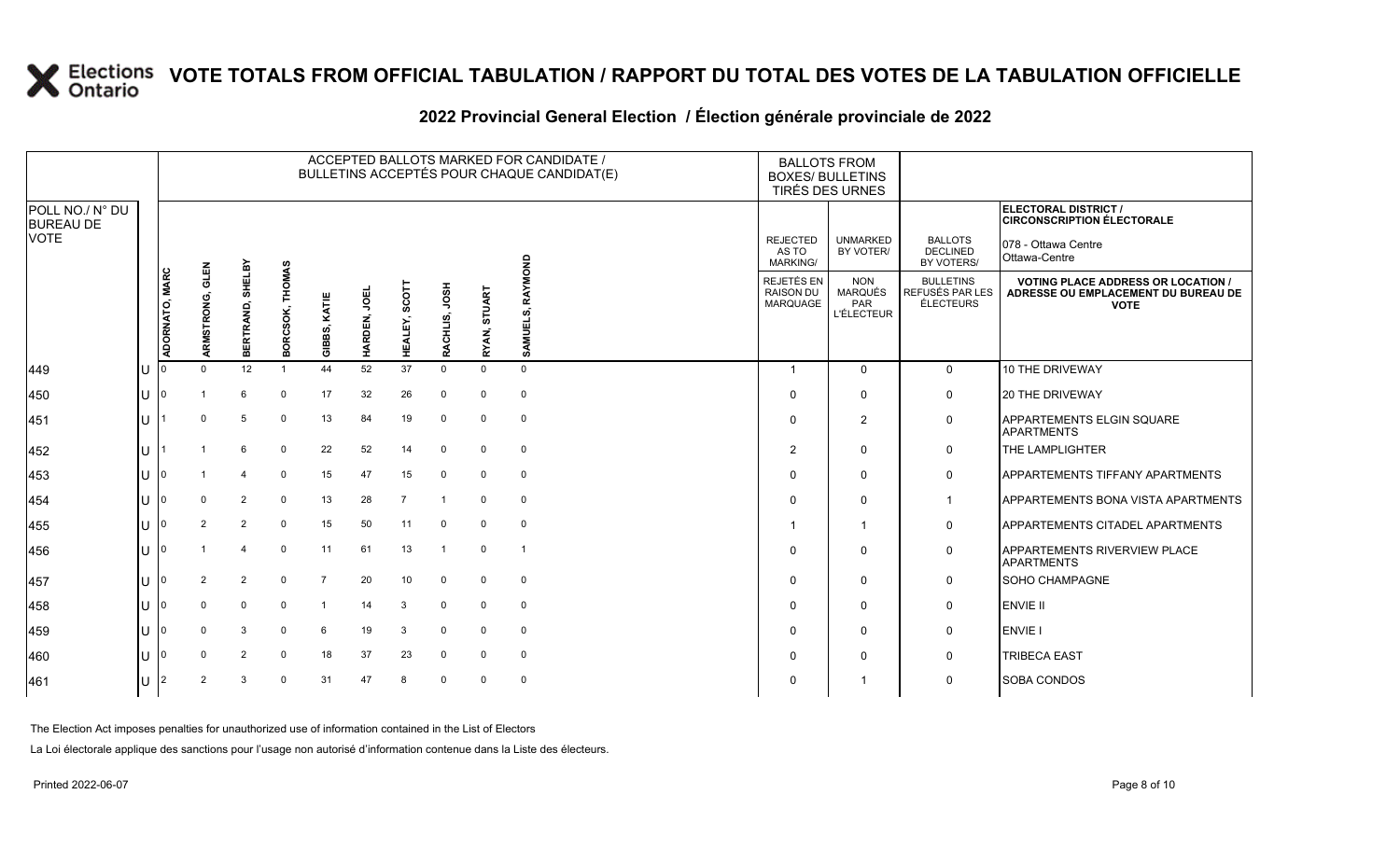#### **2022 Provincial General Election / Élection générale provinciale de 2022**

|                                     |     |                |                    |                     |                                   |                |              |                 |                  |                | ACCEPTED BALLOTS MARKED FOR CANDIDATE /<br>BULLETINS ACCEPTÉS POUR CHAQUE CANDIDAT(E) | <b>BALLOTS FROM</b><br><b>BOXES/ BULLETINS</b><br>TIRÉS DES URNES |                                                   |                                                  |                                                                                                 |
|-------------------------------------|-----|----------------|--------------------|---------------------|-----------------------------------|----------------|--------------|-----------------|------------------|----------------|---------------------------------------------------------------------------------------|-------------------------------------------------------------------|---------------------------------------------------|--------------------------------------------------|-------------------------------------------------------------------------------------------------|
| POLL NO./ N° DU<br><b>BUREAU DE</b> |     |                |                    |                     |                                   |                |              |                 |                  |                |                                                                                       |                                                                   |                                                   |                                                  | <b>ELECTORAL DISTRICT /</b><br><b>CIRCONSCRIPTION ÉLECTORALE</b>                                |
| <b>VOTE</b>                         |     |                |                    |                     |                                   |                |              |                 |                  |                |                                                                                       | <b>REJECTED</b><br>AS TO<br>MARKING/                              | <b>UNMARKED</b><br>BY VOTER/                      | <b>BALLOTS</b><br><b>DECLINED</b><br>BY VOTERS/  | 078 - Ottawa Centre<br>Ottawa-Centre                                                            |
|                                     |     | ADORNATO, MARC | GLEN<br>ARMSTRONG, | SHELBY<br>BERTRAND, | <b>THOMAS</b><br>RCSOK,<br>ō<br>ŏ | KATIE<br>GIBB, | ğ<br>HARDEN, | SCOT<br>HEALEY, | HSOL<br>RACHLIS, | RYAN, STUART   | RAYMOND<br>SAMUI                                                                      | <b>REJETÉS EN</b><br><b>RAISON DU</b><br><b>MARQUAGE</b>          | <b>NON</b><br>MARQUÉS<br>PAR<br><b>L'ÉLECTEUR</b> | <b>BULLETINS</b><br>REFUSÉS PAR LES<br>ÉLECTEURS | <b>VOTING PLACE ADDRESS OR LOCATION /</b><br>ADRESSE OU EMPLACEMENT DU BUREAU DE<br><b>VOTE</b> |
| 700                                 |     |                | $\mathcal{D}$      | $\overline{2}$      | $\mathbf 0$                       | 30             | 18           | 26              | $\mathbf 0$      |                | $\Omega$                                                                              | $\Omega$                                                          | $\Omega$                                          | $\mathbf 0$                                      | AMICA AT/AU WESTBORO PARK                                                                       |
| 701                                 | IU. | 2              |                    | 3                   | $\Omega$                          | 17             | 5            | 15              | $\overline{2}$   | $\overline{2}$ | $\mathbf 0$                                                                           |                                                                   | 5                                                 | $\mathbf 0$                                      | <b>BESS &amp; MOE GREENBERG FAMILY HILLEL</b><br><b>LODGE</b>                                   |
| 702                                 | ΠT  |                |                    |                     | $\overline{2}$                    | 13             | 23           | 17              | $\Omega$         | $\Omega$       | $\mathbf 0$                                                                           |                                                                   | -1                                                | $\mathbf{1}$                                     | COLONEL BY RETIREMENT RESIDENCE                                                                 |
| 703                                 | IП  |                |                    | 2                   | $\Omega$                          | 9              | 11           | 4               | $\Omega$         | $\Omega$       | $\mathbf 0$                                                                           | $\Omega$                                                          | $\Omega$                                          | $\mathbf 0$                                      | PLACE ROYAL OTTAWA PLACE                                                                        |
| 704                                 | lU  |                |                    | 2                   | 0                                 | 13             | 5            | 13              |                  | $\Omega$       | $\mathbf 0$                                                                           | $\overline{2}$                                                    | $\Omega$                                          | $\mathbf 0$                                      | SALVATION ARMY OTTAWA GRACE MANOR                                                               |
| 705                                 | ΠT  |                |                    |                     | $\mathbf 0$                       | 12             | 6            | 11              |                  | $\mathbf 0$    |                                                                                       | 2                                                                 | 0                                                 | $\mathbf 0$                                      | <b>DUKE OF DEVONSHIRE RETIREMENT</b><br><b>RESIDENCE</b>                                        |
| 707                                 | IU  |                |                    | 3                   | 0                                 | 9              | 12           | 15              | 0                | $\Omega$       | $\mathbf 0$                                                                           | $\Omega$                                                          | $\Omega$                                          | $\mathbf 0$                                      | <b>COOPERATIVE D'APPARTEMENTS DES</b><br><b>JARDINS</b>                                         |
| 708                                 | lU  |                | $\Omega$           | 3                   | $\Omega$                          | 9              | 6            | 14              | $\Omega$         | $\Omega$       | $\mathbf 0$                                                                           | $\Omega$                                                          | $\Omega$                                          | $\overline{2}$                                   | THE GLEBE CENTRE                                                                                |
| 709                                 | Ш   |                |                    | 3                   | $\Omega$                          | 27             | 19           | 27              | $\mathbf 0$      | $\Omega$       | $\mathbf 0$                                                                           | $\Omega$                                                          | $\Omega$                                          | $\mathbf 0$                                      | <b>VILLAGIA IN THE GLEBE</b>                                                                    |
| 710                                 | ΠT  |                |                    | 3                   | $\Omega$                          | 8              | 10           | 17              | 0                | $\Omega$       | $\mathbf 0$                                                                           | $\Omega$                                                          | 4                                                 | $\mathbf 0$                                      | <b>LORD LANSDOWNE RETIREMENT</b><br><b>RESIDENCE</b>                                            |
| 711                                 | ΠT  |                |                    | $\Omega$            | $\Omega$                          | 6              | 11           | 5               | $\Omega$         |                | $\mathbf 0$                                                                           | $\Omega$                                                          | $\Omega$                                          | $\mathbf 0$                                      | <b>WELLINGTON WEST RETIREMENT</b><br><b>COMMUNITY</b>                                           |
| ADV001                              |     |                |                    | 51                  | 3                                 | 274            | 750          | 123             |                  | $\mathcal{B}$  | $\overline{2}$                                                                        | 0                                                                 | -1                                                | 2                                                | RIDEAU CURLING CLUB / CLUB DE CURLING<br><b>RIDEAU</b>                                          |

The Election Act imposes penalties for unauthorized use of information contained in the List of Electors